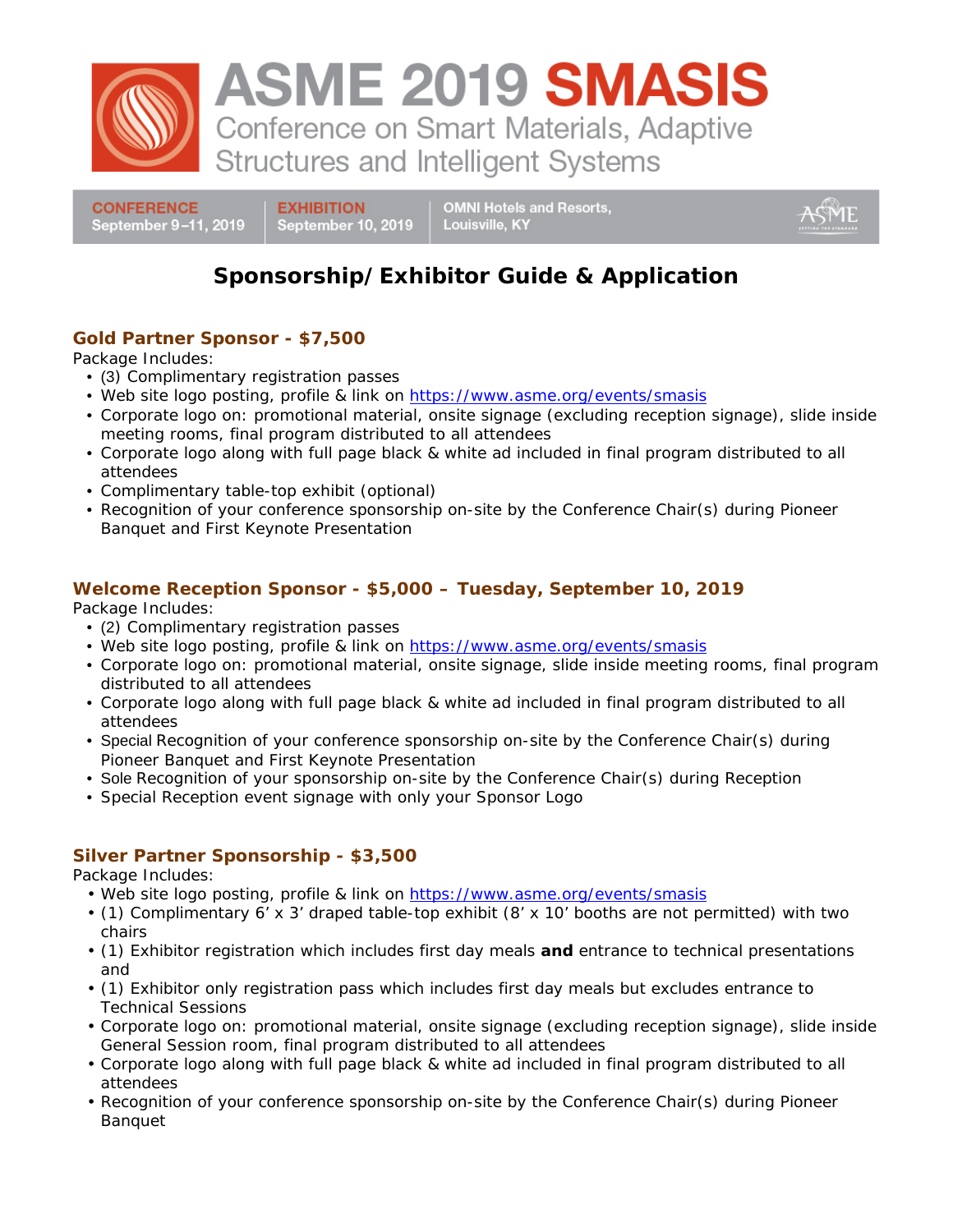

**ASME 2019 SMASIS** Conference on Smart Materials, Adaptive

**Structures and Intelligent Systems** 

**CONFERENCE** September 9-11, 2019 **EXHIBITION** September 10, 2019 **OMNI Hotels and Resorts,** Louisville, KY

# **Sponsorship/Exhibitor Guide & Application (Continued)**

# **Exhibit Sponsorship - \$1,500**

Package Includes:

- (1) 6' x 3' draped table-top (8' x 10' booths are not permitted) with two chairs
- (1) Exhibitor registration which includes first day meals but **does not** include entrance to technical presentations
- Web site logo posting, profile & link on<https://www.asme.org/events/smasis>
- Corporate logo on: promotional material, onsite signage (excluding reception signage), slide inside meeting rooms, final program distributed to all attendees
- Corporate logo along with full page black & white ad included in final program distributed to all attendees
- Recognition of your conference sponsorship on-site by the Conference Chair(s) Keynote sessions

### **Student Competition - \$250 - \$1,000+**

Package Includes:

- Web site logo posting, profile & link on<https://www.asme.org/events/smasis>
- Corporate logo on: promotional material, onsite signage (excluding reception signage), slide inside meeting rooms, final program distributed to all attendees
- Corporate logo along with full page black & white ad included in final program distributed to all attendees
- Special Recognition during the awarding of the student awards at the Pioneer Banquet

# **Student Sponsorship – Any amount over \$500**

*\*\*\*Note: In order to foster the involvement of young researchers, we are trying to keep the registration for students as low as possible and welcome any support for this. If you are willing to contribute, please contact the conference chairs.* 

Package Includes:

- Web site logo posting, profile & link on<https://www.asme.org/events/smasis>
- Corporate logo on: promotional material, onsite signage (excluding reception signage), slide inside meeting rooms, final program distributed to all attendees
- Corporate logo along with full page black & white ad included in final program distributed to all attendees
- Special Recognition during the awarding of the student awards at the Pioneer Banquet

#### **Should you have any questions as it relates to SMASIS 2018 Sponsorship/Exhibits please contact:**

**Conference General Chair**  Mohammad Daqaq

New York University Email: mohammed.daqaq@nyu.edu

**Conference Technical Chair** Oliver Jermaine Myers Clemson University Email: [omyers@clemson.edu](mailto:omyers@clemson.edu)

Kanupriya Parasher ASME Manager, Conferences & Events Two Park Avenue New York, NY 10016 Tel.: 212-591-7711 Email: [parasherk@asme.org](mailto:parasherk@asme.org)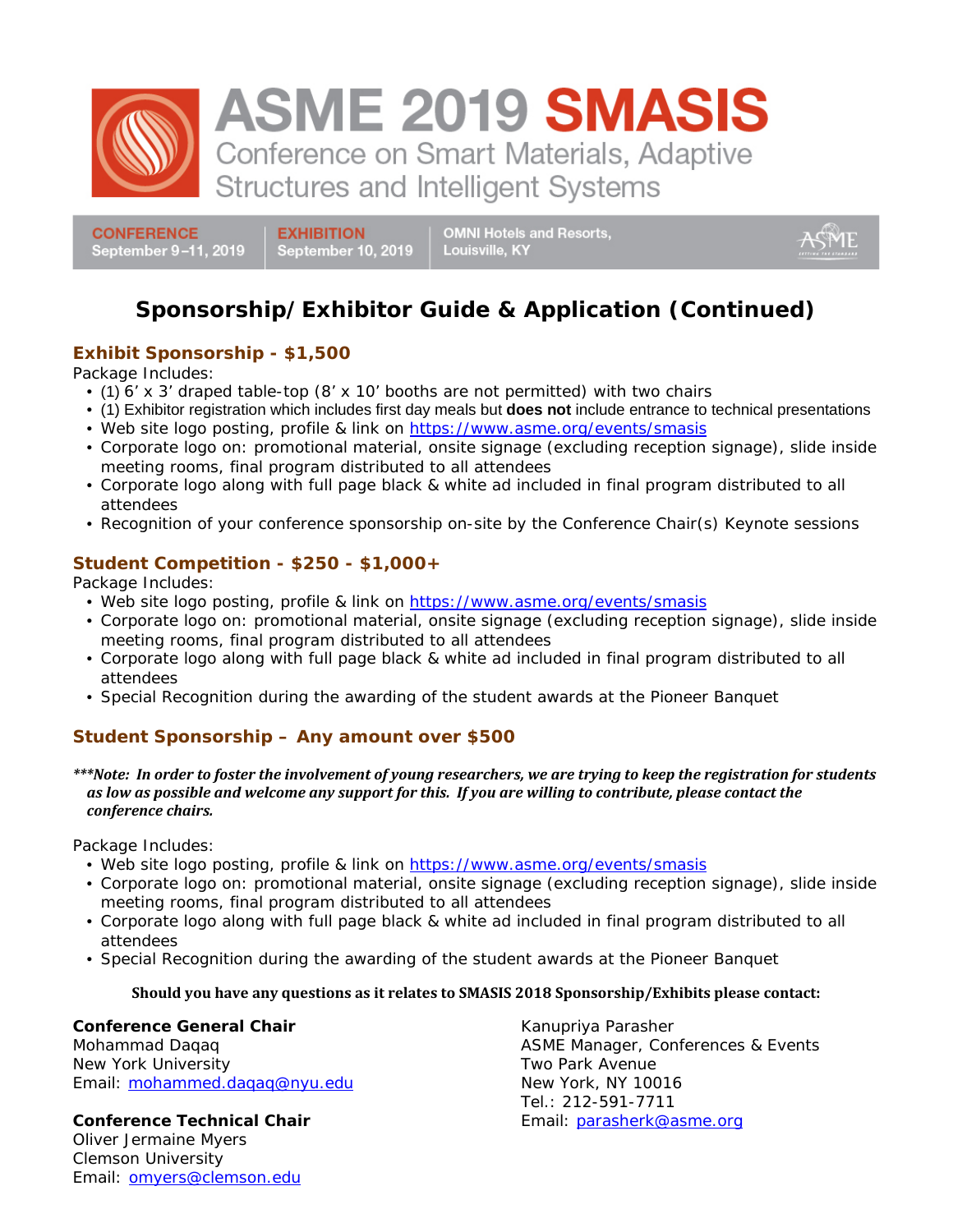

**ASME 2019 SMASIS** 

Conference on Smart Materials, Adaptive **Structures and Intelligent Systems** 

**CONFERENCE** September 9-11, 2019 **EXHIBITION** September 10, 2019 **OMNI Hotels and Resorts,** Louisville, KY

# **SMASIS 2018 Sponsor/Exhibitor Application Form**

#### **Choose from the list below:**

- **Gold Sponsorship, \$7,500**
- **Welcome Reception Sponsorship, \$5,000**
- **Silver Sponsorship, \$3,500**
- **Table-Top Exhibit Only, \$1,500**
- **Student Competition Sponsorship, \$250-\$1,000**
- **Student Sponsorship, any amount over \$500**

**PLEASE NOTE**: The Corporate logo along with your black & white ad (pdf format) to be included in final program must be submitted to Kanupriya Parasher with ASME at parasherk@asme.org on/by August 1, 2018.

**Payment & Contact Information:** Payments can be made by credit card through the conference registration portal or you can choose to be invoiced. All payments must be received by August 15, 2018.

For our records, please email this page to:

| Kanupriya Parasher<br>Email: parasherk@asme.org |  |
|-------------------------------------------------|--|
|                                                 |  |
|                                                 |  |
|                                                 |  |
|                                                 |  |
|                                                 |  |
|                                                 |  |
|                                                 |  |

#### **Shipping**

Exhibit materials can be shipped directly to the Grand Hyatt. **PLEASE NOTE:** Due to storage constraints, shipments should arrive NO earlier than **two (2) days** prior to the event to avoid additional storage charges, or **by Thursday September 5, 2019**. Exhibits are ALL 6' x 3' table-tops. 8' x 10' booths are not permitted. Should your organization cancel your exhibit table after **August 1,**  2019 there will be no refunds made.